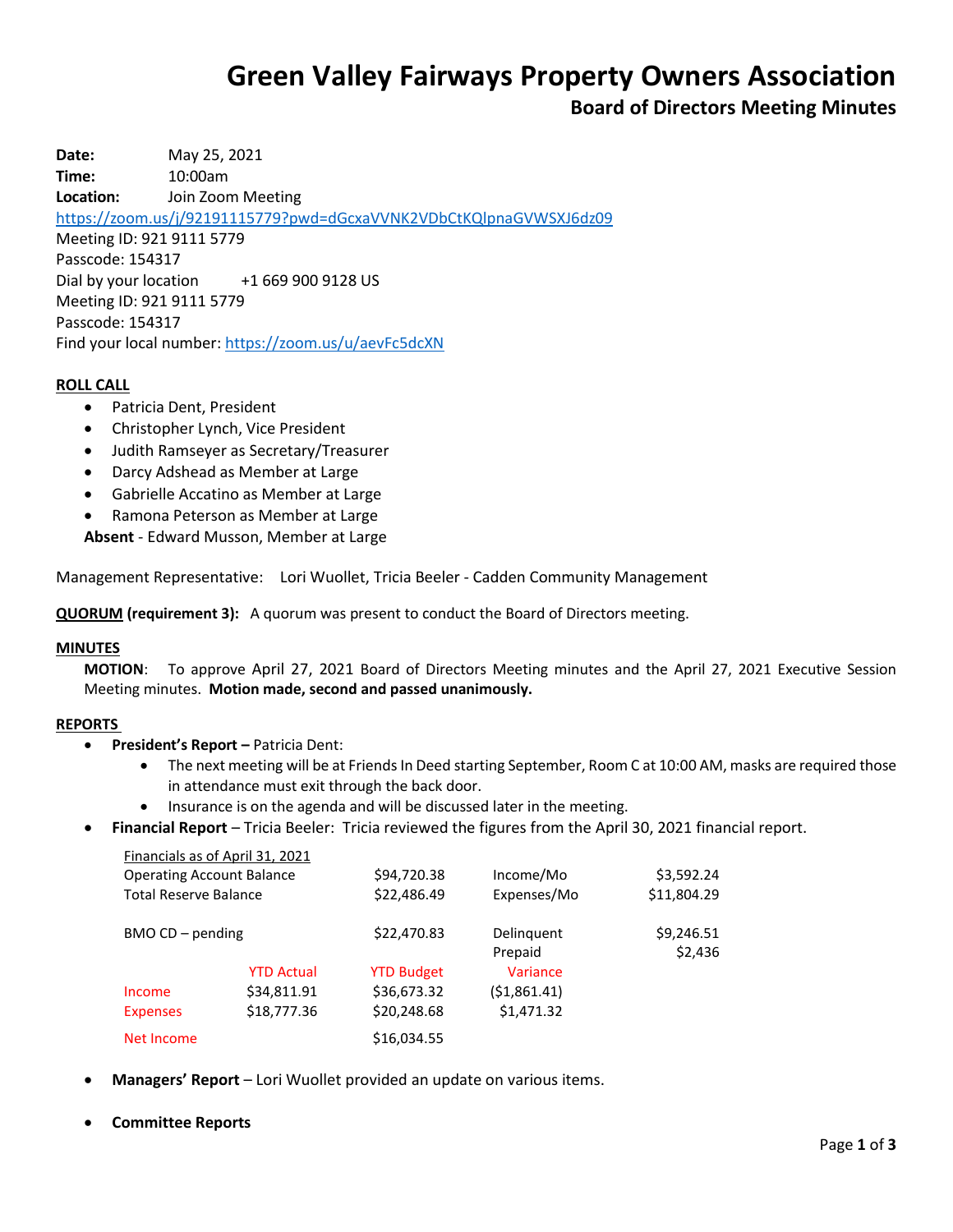- **Architectural & Maintenance** Darcy Adshead:
	- o Reviewed the ARC Process that will be followed.
- **Newsletter**:
	- o Nothing new at this time

# **ACTION ITEMS**

- **Water Tanks:**
	- o Green Valley Fairways owns 3 water cistern tanks. Two that are tall being brown in color and one being white that is smaller and flat.
	- $\circ$  Went over insurance costs to justify the recommendation of donating the water tanks to the Green Valley Council Foundation and the Green Valley Gardner's.

**MOTION**: To donate the 2 large brown water cistern tanks to the Green Valley Council Foundation and the 1 smaller white water cistern tank to the Green Valley Gardner's. Motion amended to include the use of the tanks for other associations when not in use or needed by Green Valley Fairways. **Motion made, second and passed unanimously.**

- **Insurance:**
	- o Chris went through the coverages that the association currently has
	- o Theft coverage is needed and explained what it covers
	- o Discussed policy limits/coverages and current costs
	- $\circ$  Would like to cancel bond and general liability insurances because they are no longer needed after donation of water cistern tanks.
	- o Discussed more adequate insurance for D&O and equitable coverage
	- o Requested new bids

**MOTION**: To authorize Chris Lynch, Vice President, to cancel unneeded insurance and purchase new insurance as discussed over the summer hiatus and email the board once that has taken place as confirmation. **Motion made, second and passed unanimously.**

- **Budget:**
- o Judy went through the proposed budget prepared by Cadden Management.
- $\circ$  Explained the shortfall and reserves may be used to cover the shortfall if needed.
- $\circ$  Some areas such as printing/newsletters and insurance can be utilized less to help with the shortfall amount.

**MOTION**: To adopt the 2021 Budget as prepared by Cadden Management as presented. **Motion made, second and passed with one vote abstained.**

- **Delinquency Process:**
	- $\circ$  Chris explained homeowners will receive a late notice, continuing late notice, final late notice.
	- $\circ$  If homeowner does not pay the delinquent amount it will go to collections and they will send out a payment plan notice. If still no response the following letters will be sent: pre-lien notice, lien filed notice, lien filed with fines notice and pre-attorney notice.
	- o At that time, the Board will decide if they will refer the account to the attorney due to nonpayment.

**MOTION**: To adopt the delinquency process as discussed during executive session on April 27, 2021, **Motion made, second and passed unanimously.**

#### **NEXT MEETING**

The next Board of Directors meeting will be held on September 28, 2021, 10:00 am at Friends in Deed, Room C

# **HOMEOWNER INPUT**

 Chris Lynch thanked Cadden for their hard work and has noticed some homes are better looking in appearance. Patricia concurred that statement.